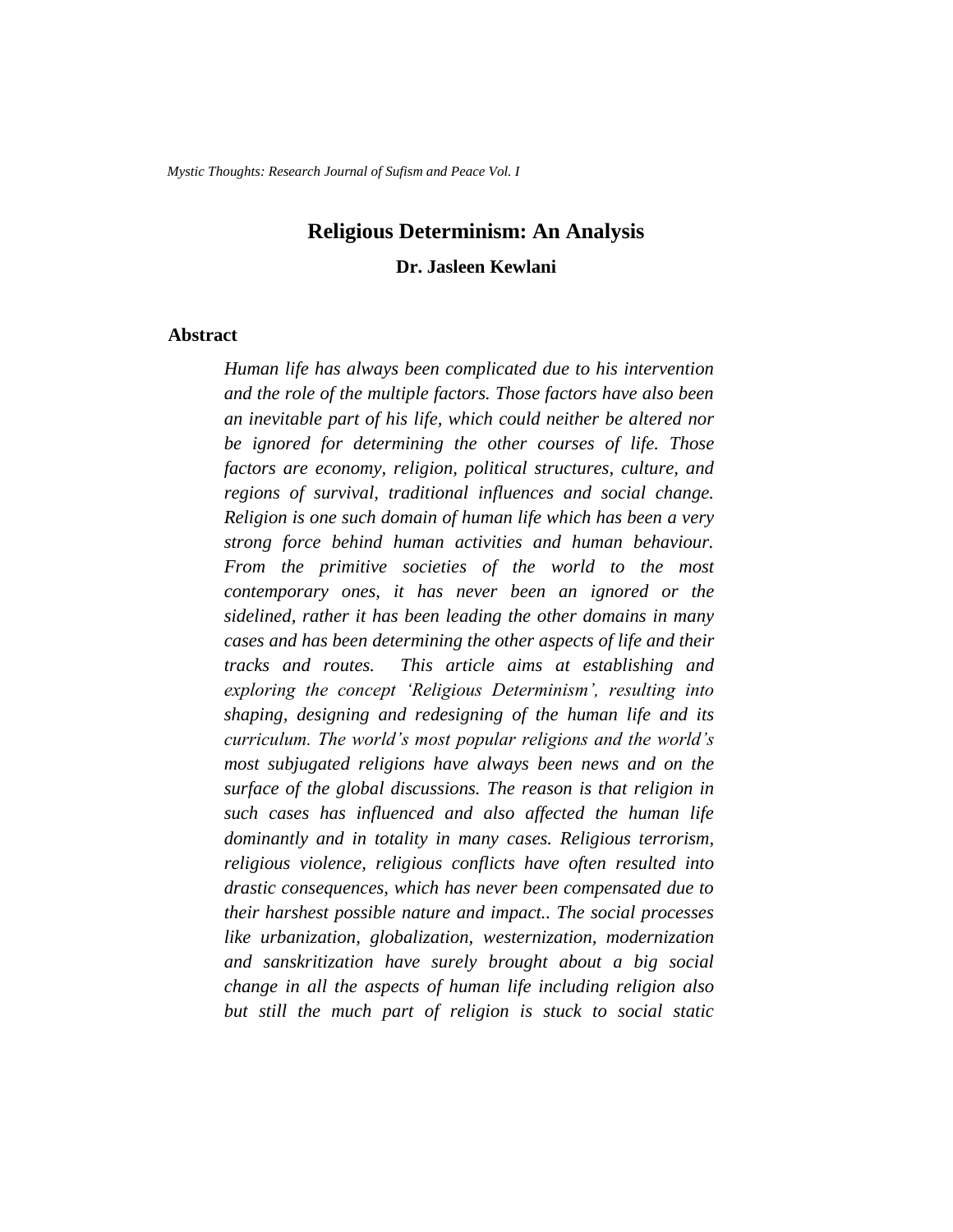*explored and conceptualized by August Comte. The social sciences and the related research can for sure not give solution to all the social issues but the most crucial moral obligation on their part is undertaking a complete exploration of the issues so that a platform of resolution can be rendered to on the other ends.* 

**Keywords:** *Religious determinism; Objectivity; Social Legislation, Social Differentiation, Cultural Variation, Objectivity; Socialization, Religious Terrorism, Religious Violence.*

#### **Introduction**

Since the history of humanity and humanism, it has been experienced that the human beings have been reliant on religion. This reliance transcended any singular form of dependence and touched almost all angles of human life. Beginning from social, cultural, festivious, economic, legal, political aspects of life it effected and rather dominated the psychological domain of human life too. And this movement can be noticed vice versa also, where psycho-religious factors have affected the other realms of human life. Referring to Hegal and Marx (Coser, 1982, Haralambos, 2008 and 2012; Chopra, 2013) where they explored Ideological Determinism and Economic Determinism respectively, it will not be wrong if 'Religious Determinism' is talked about. In a tradition based nation like India, 'Religious Determinism' is well reflected in political, social, cultural, familial and economic structures and sub structures. 'Hinduism' being the numeric majority has by chance given a status of minority to other existent religions of the land like Sikhism, Islam, Jainism, Buddhism and others too. The everyday incidents and discussion observed through media and other mode show how this phenomenon of minority and majority influence the political and administrative systems of the nation. This plays role of the platform meant for socio-cultural and other forms of behavior; and also formulates aptitude of people. The worldwide popular theories given by prominent thinkers like Karl Marx, August Comte, Emile Durkhiem, and others also have made it evident that religions all around the world, irrespective of a region's economic or social profiling on the international level, has influenced human life to great extent. This influence has been explained as functional by some and dysfunctional by others. The religious conviction influences and in some cases affects the human's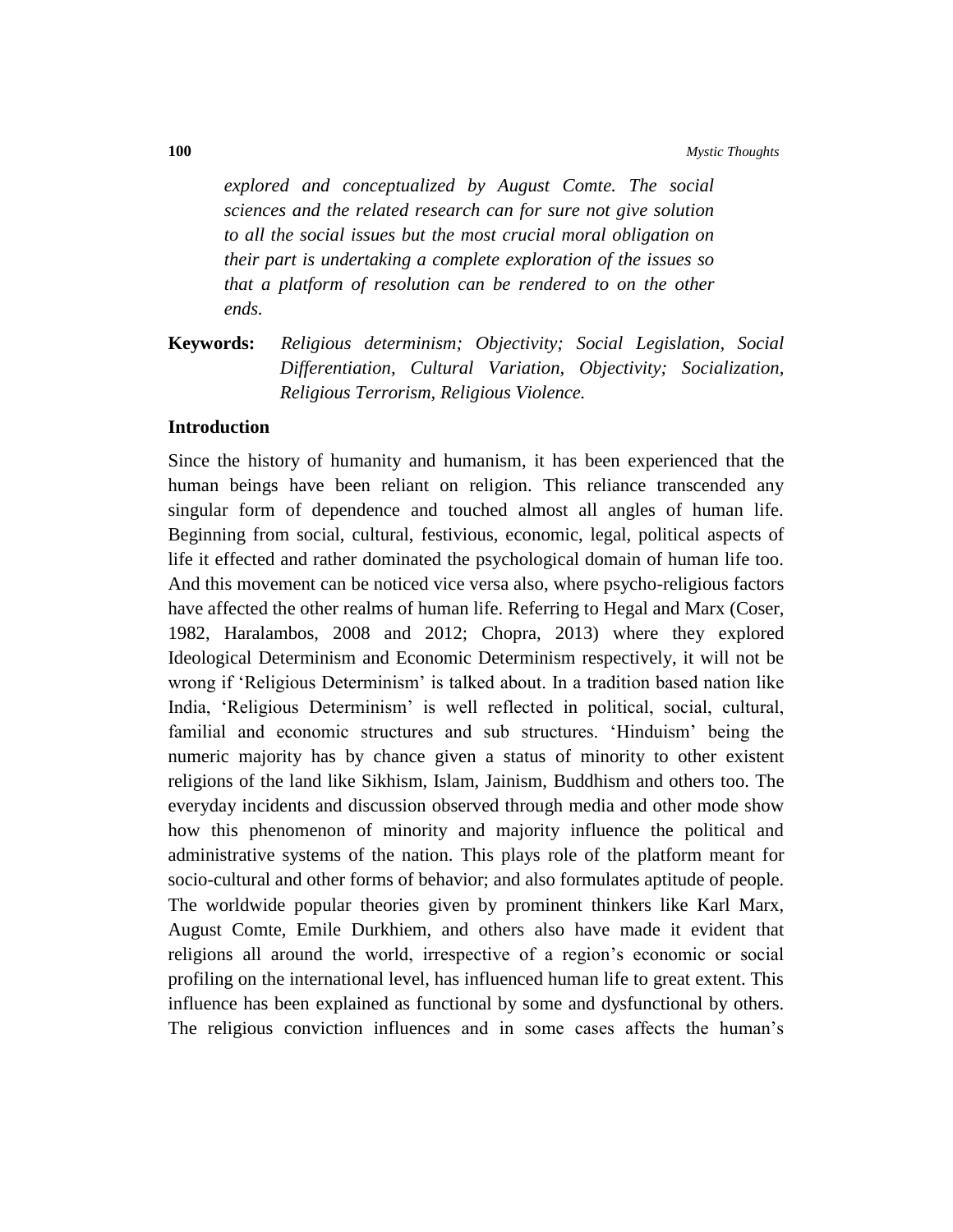attitude, actions and perspectives. Conflict Perspective of Sociology states that religion has played dysfunctional role in society by making the masses more bearing for the pains and exploitation. This phenomenon of religion has snubbed the seeds of revolution in society where it was even necessary according to Marx. On the other hand the Functional Perspective propounded that religion and the faith of human beings in some or the other super organic or may say super natural power has led to fulfillment of the social needs like harmony, peaceful coexistence and solidarity. The other domain of thought that is 'nominalists' like Max Weber while referring to Protestant Ethics have expressed that Religion has led to growth and development of capitalism. Religious institutions have contributed to an impressive extent to the formulation human ideas, human nature and have largely shaped human behaviour. Religion is a universal social institution. It performs on the basis of the rules regulations found in the texts and also those which are framed by the followers of various eras. It can also be categorized into the Secondary Institutions which play a dominant role in the process of socialization of the human beings after and along with the Primary Institutions like family, kinship and marriage. Family, the smallest social institution is the biggest platform for religion to play and exist. Ritualism has roots in family and outcome in religion and ritualism is the soul of religion. Kinship has religion as a factor for strengthening bonds and gatherings. Religious events give purpose to kinship. As far as 'marriage' as a social institution is concerned, religions validate it with its very specific rules and code of conduct. Not only this, inter- religious marriages result into conversion in many cases, which further has a great ambit and scope of debate and discussion. However, it cannot be denied that religion plays a vital role in shaping up human choices and actions, which further has innumerable impacts.

# **Religion Morality: Mutuality with Religious violence and Terrorism**

Morality is the closest synonym to righteousness and virtuousness (also expressed by Posner, 2002 and 2009). It directly talks of what is right and what is wrong with no legal principles at the base. The real bases are the religious virtues and principles. It has been experienced and found in almost all the societies of the world that the moral ethics are almost same or almost catering to the religious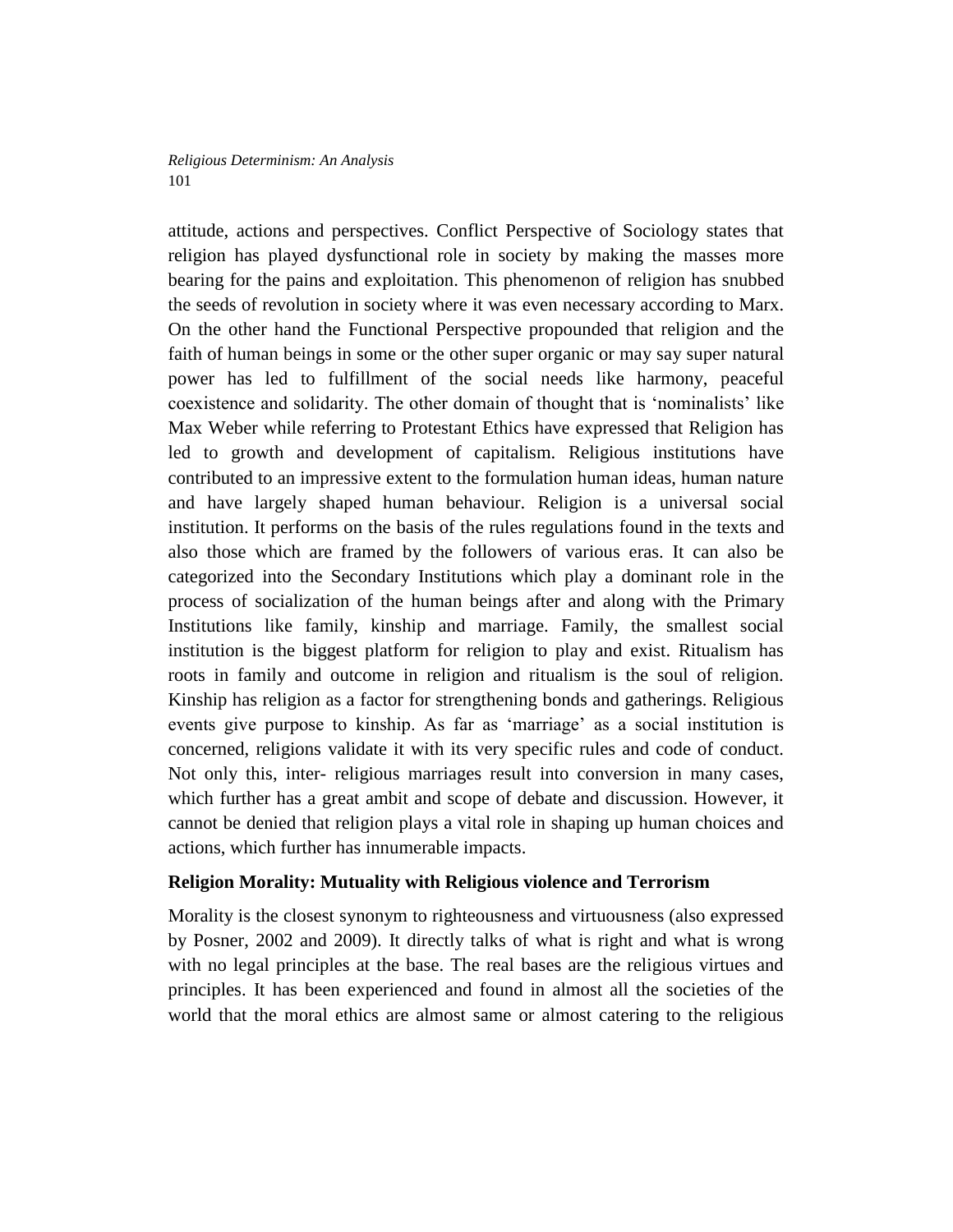ethics of the groups. This makes morality relatively applied, accepted and explained in different societies of the world and at times in the same region. Religion phrases the principles of morality in clear terms. The notions of religions and the virtues written in the religious texts or expressed by the religious men formally take a shape through the morals of the followers. Many religions through religious texts and other sources determine and propagate specific kind of behaviours as model behaviours. The followers and specially the fanatics in all the religions perform their social roles in accordance to those norms and values established once by the founders of the religions or the religious books and texts to be deemed fit for being the 'man of the religion'. Further these values, directions and religious guidelines become an inevitable part of their social, economic, cultural, political and behavioral life and it actually directs their life from one to all the angles of survival. But the real problem occurs when the 'interpretation' of these religious norms and guidelines is done! There enters a complete subjectivity which can either pave a way for strengthening of the actual purposes or on the contrary, it can be disastrous against the same and start with new threatening notions. This implies the phenomenon where the great confusion between Religion and Morality leads to religious violence and religious terrorism. When a group of people from one religion attacks, harms, kills, or tortures another group from another religion, this is religious violence. These attacks are justified in names of religious morality and religious norms by the fanatics relatively linked to all the involved religions. Even to the extent, killing of masses, innocent and other people has a rationale under this confusion between religion and morality. There is no law to resolve such interpretation; rather there is always a ready force to accept it socially and unitarily. Under this category not any one but all the religions of the world are included. Some are the offenders and others are the victims. Religious terrorism is an extreme form of such religious violence and religious conflicts; it may be labeled as the most disastrous form too due to complete absence of compensatory mechanisms on social levels. It is unsocial and also irresponsible on the part of those who label any one particular religion as a terrorist religion of the religion at the back of terrorism. For instance Hindus, Muslims, Sikhs have all been observed, accused and convicted for terrorism in one or the other instance. Where we talk of Ram Bhoomi issue of India, none amongst Hindus or Muslims did lesser than what can be termed as brutality and in humanism. If we notice or read about the Punjab extremism era, Sikh groups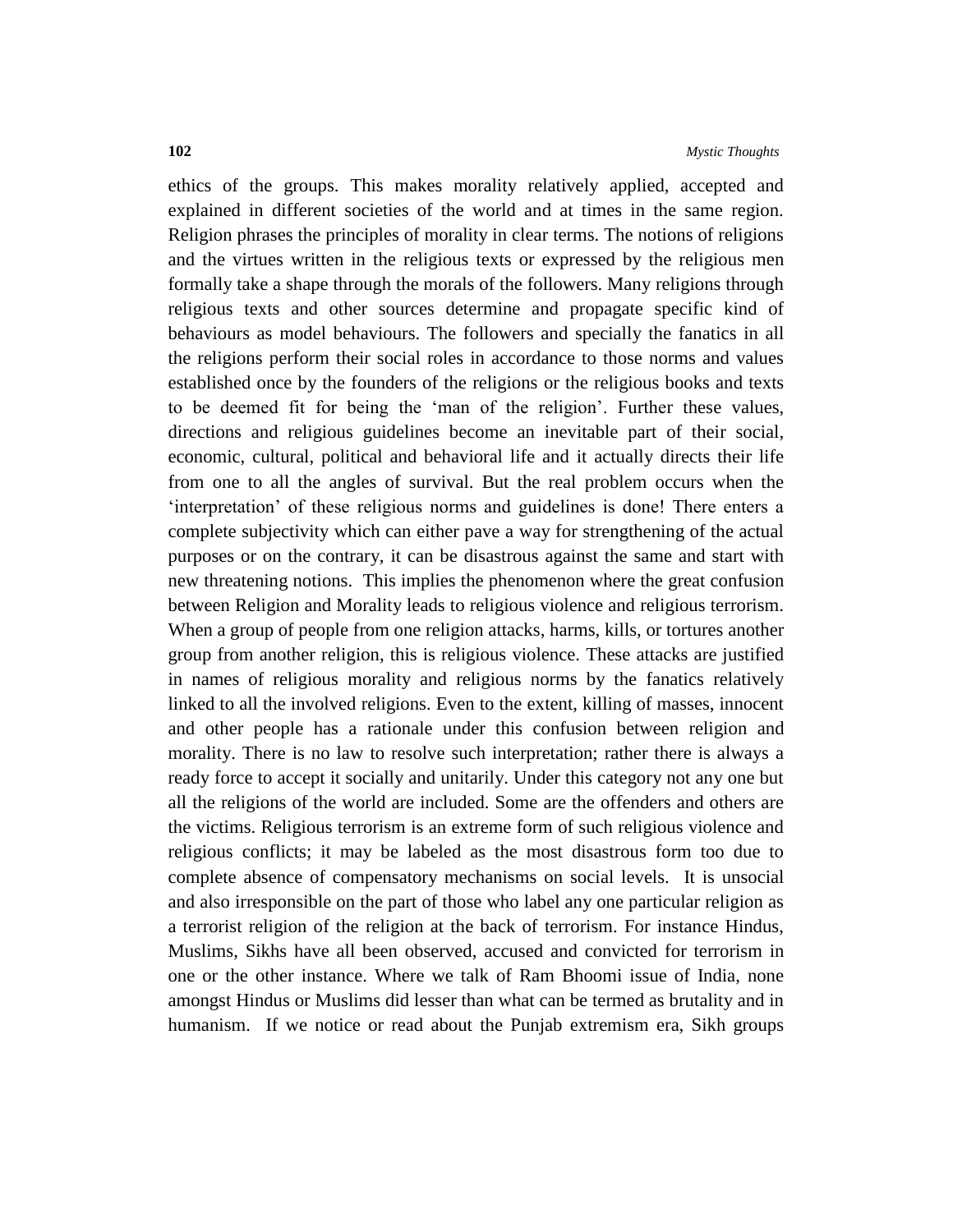were involved in dong terrorism against all the possible religious communities. Hence the issue is not identifying the religious groups or labeling the particular religions as terrorism sources; the real concern is identifying the factors behind religious violence resulting into religious terrorism. Lot of research organizations and research groups are doing research on this theme to understand the phenomenon of religious violence and terrorism. Here comes the nexus between politics and religion, where exists a two way trafficking of the ideas and acts. On one side the religions existent in the land needs political support for flourishing and propagating, on the other hand religions play a vital role of vote bank for the political parties. This ethnic mode of transaction between the two is a big factor for religious rioting, religious violence and also religious terrorism on national levels and on also transcended levels. Talk of any biggest or smallest terrorist attack, one or the other religion is involved in it. The factors of course cannot be checked to the fullest but still need to be addressed.

## **Religion and Social Legislations**

Law making, enactment and amendments are forms of art which need exclusive insight and focusing capacity o the involved minds. This has also been in a way said by (Stone 2012). All legislations in all nations are not social legislations, but there is no nation in the world in which laws do not encapsulate religious norms or values. Indian constitution and other laws of the land hold a large space for religion and religious values. The part three of the Indian constitution talks of the religious freedom and the rights of all the religious communities to propagate and popularize their religion while functioning through religious institution of any nature. In Pakistan 'Shariat' (Islamic Law) and other laws establish and revere the religious values of Islam and no law has been made in antagonism with these religious ethics. This phenomenon becomes more ocular in religiously pluralistic societies like India, where innumerable religions co-exist under common bodies of laws but being governed with caution and grace. Although such social legislations have not reaped the expected fruits always because the human nature dominated with the forces of 'relative deprivation' are indifferent and numb to the formal changes occurring thereon; but yet it cannot be denied that they really matter! Religion being the part and rather base of law making in some instances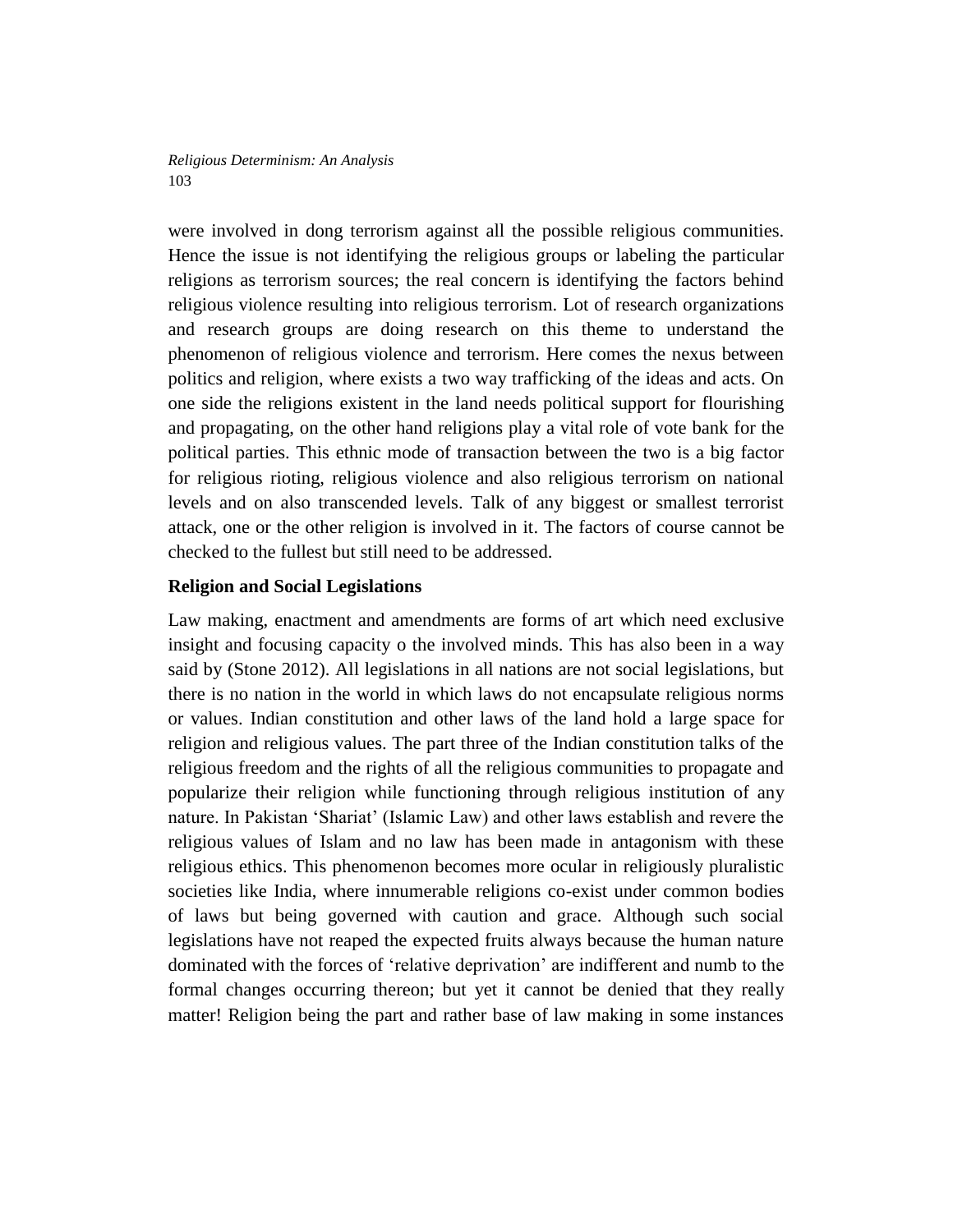makes it reflected that ethnic ways are respected and spaced. This is what the theories of Ethnomethodology and Phenomenology opine. Rigid meanings have been attached to religious values and virtues which makes it sure that the social change will happen in society but least in religion. That is why in the course of legal amendments, the laws based on religion/s are least or never amended. This is tough for the religious groups to amend the social or religious laws as for them those laws or directions are the base of righteousness. This is where the crucial component of 'minorities' is to be referred to. Minorities seek rights in all part of the world and minority status is allotted to such group when there is distinguishable situation where the group is observably different from the main stream of demography. In India the concept of minorities is generally or dominantly interpreted through caste structure, followed by class, gender, race and religion. The caste and religion based interpretation of minorities being the most popular, has been given a great space in the Indian constitution and also in the legislation enacted or proposed thereon. This is how religion directs or determines the tracks of law making and also forwards ample space for further amendments and cautions. It is very well accepted and understandable that law is objective not the social values. An attempt is made in social legislative domains to attain and adopt secularism and social neutrality as moral principles to guide the law making, which In fact helps too, but not to the fullest extent. Laws have been made and to a large extent they cover (in letter) the aspects of secularism but the real scene presents a vice versa picture in many domains as of now. Religious freedom is said to be one of the almost crucial aims of the governance in democratic nations, but it is observed with dearth in practice.

### **Religion and Human Rights**

Human rights are the claims and the rights given to any human being which ought to be objectively enjoyed. Objectivity means the least or no interference of bias or prejudices; and here it implies the maximum possible levels of universalization amongst the population of the land; it means applicability of a concept on the largest possible part of the given population. Human rights and populations are two different topics or concerns but they are largely interrelated and interconnected. While making population policy and the related regulatory systems, human rights are taken as a crucial concern. In some cases, human rights become determinants of many legislations and legal provisions. On the other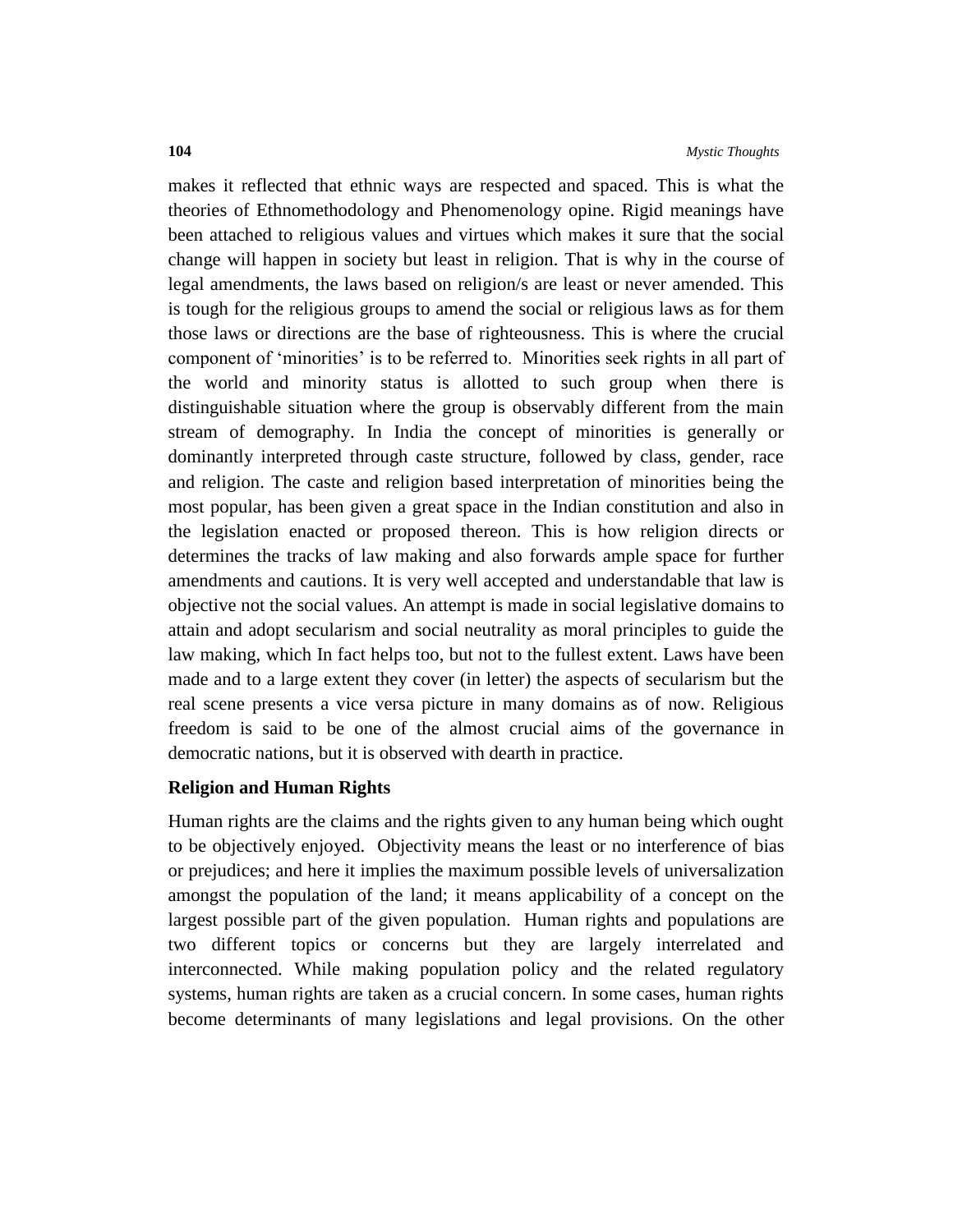hand, the thrust for human rights gets its genesis through the population; which further results into distinct exploration and interpretation of these rights. The debate on human rights is for sure traditionally established and has been consistent all through the decades human life has been lived in, but with the passage of time it has diversified in dimensions and application. Starting from focus on the basic rights like right to life, right to food, rights to income, and the like, now the shift to an exclusive range of rights is seen, which are the biproducts of the social processes of Globalization, Modernization , Westernization; and in Indian context Sanskritization also. There is no doubt in expressing that the social processes running in the society have a predominant role to play in the Human Rights regimes of relative societies. Here, we need to go in the detail of the meaning of these social processes to understand their mechanics with the human rights and the population. Globalization as a process has increased the levels of accessibility and viability between various parts of the world**.** This viability is not only physical or geographical, but it has social, psychological and cultural implications too (Mohanty, 2006; Ahuja, 2012). Along with the technological and structural alterations, the concepts of human freedom and liberty also get evolved and transformed. This social process implies social mobility in context of people, statuses, roles and also duties and rights. Westernization, 'the impact of the west on the eastern part of the world', directly influences the value paradigm of the subject nations, as it has been done in case of India too. The process of westernization has categorically influenced values and norms related to the social institution of family and marriage in India; along with influencing peoples' choices regarding the selection of spouses, choice of occupation and other such aspects; having a phenomenal linkage with the contemporary conceptualization of rights and liberties. Modernization, leading to remarkable developments in technology and communication, has drastically changed the living styles of people, which has now led to a risen demand and claim for right to privacy which in traditional India was never though for. The process of Sanskritization implies the social change related to caste structures, hence predominantly applied on Indian society inside and outside India exclusively. Where upper caste had been deterring rights to many of the people belonging to lower castes, this process has rendered an observably remarkable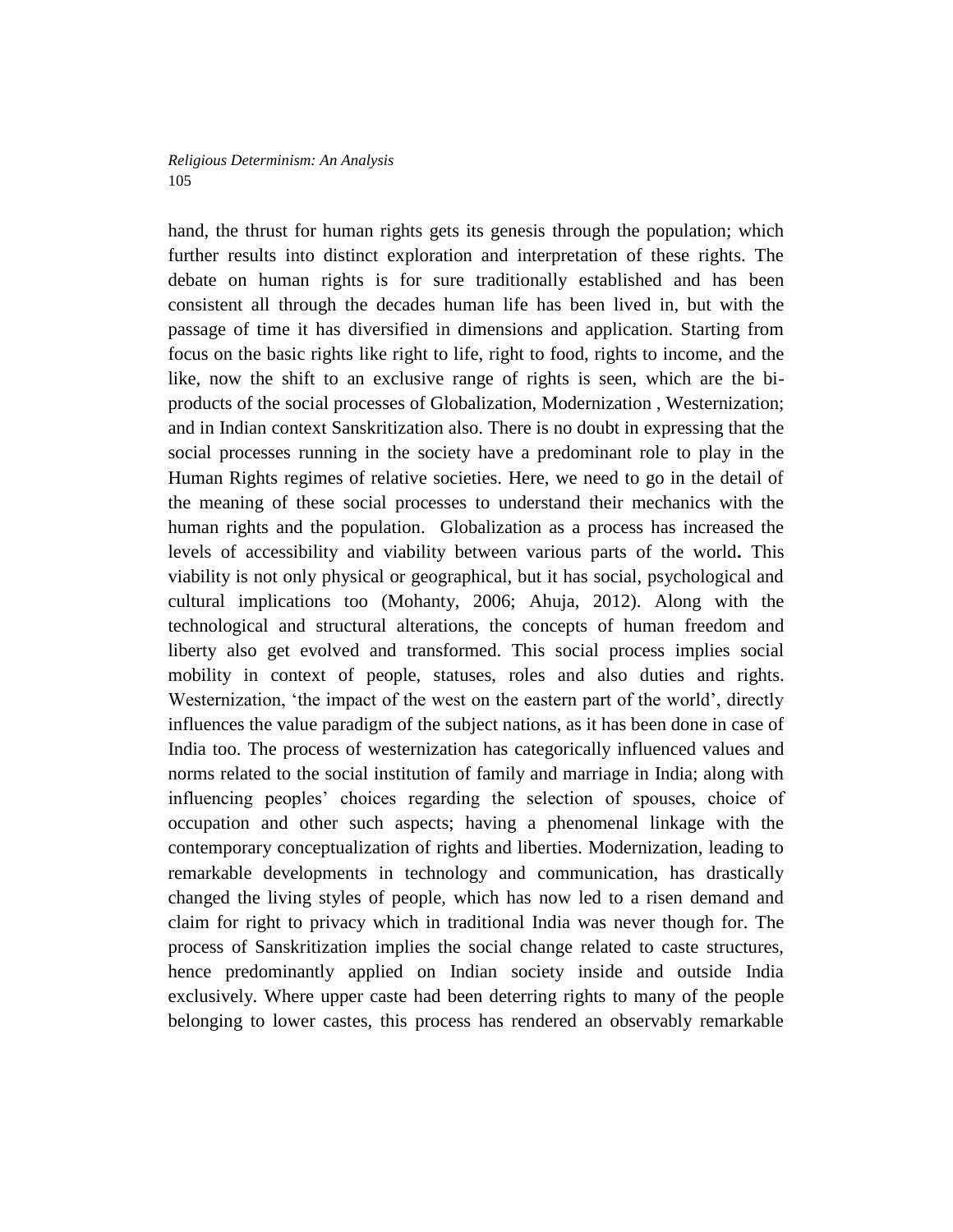change. The lower castes were allowed to imitate the life styles including clothing, eating habits, festivity, religious and ritualistic orientation, etc which ever belonged to the upper castes only. This socially given sanction further resulted into today's changes regarding inter caste marriages, abolition of untouchability, rights against discrimination, right to earning livelihood, etc. In all, the social processes and the social procedures incorporated thereon are the strong determinants of the human rights regime. Between different regions and societies, the level of communication, interaction, information gaining and sharing and the like effect, influence and determine the Human Right domains and regimes therein. How people conceive the ideas and notions related to their rights largely depends upon the social structure they are dwelling and being socialized in; technically referring to 'cultural variability' and 'cultural relativism'. These terms imply that the culture and the cultural traits being practiced in all societies are distinct and vary from group to group, society to society, and region to region. That is the sure reason why all rights have not been recognized, accepted and applied equally in all the societies of the world. Anyhow, behind their cultural variation and social differentiation, there are still some 'universals' which feature all societies in common and they render a global pattern to interpret, understand, explain and apply the Human Rights through a globally accepted regime. Human Rights and Minorities, the religious ones in this case, are two inalienable topics which are to be studied in connection either being done as regional, national or international levels. The lower one moves in this hierarchy, the more authentic is the research in this context; referring back to what this paper referred to as 'universals' in the previous parts. Minorities seek rights in all part of the world and minority status is allotted to such group when there is distinguishable situation where the group is observably different from the main stream of demography. In India the concept of minorities is generally or dominantly interpreted through caste structure, followed by class, gender, race and religion. The caste and religion based interpretation of minorities being the most popular, has been given a great space in the Indian constitution and also in the legislation enacted or proposed thereon. Still after so many efforts the results are negligibly seen in context of religious harmony.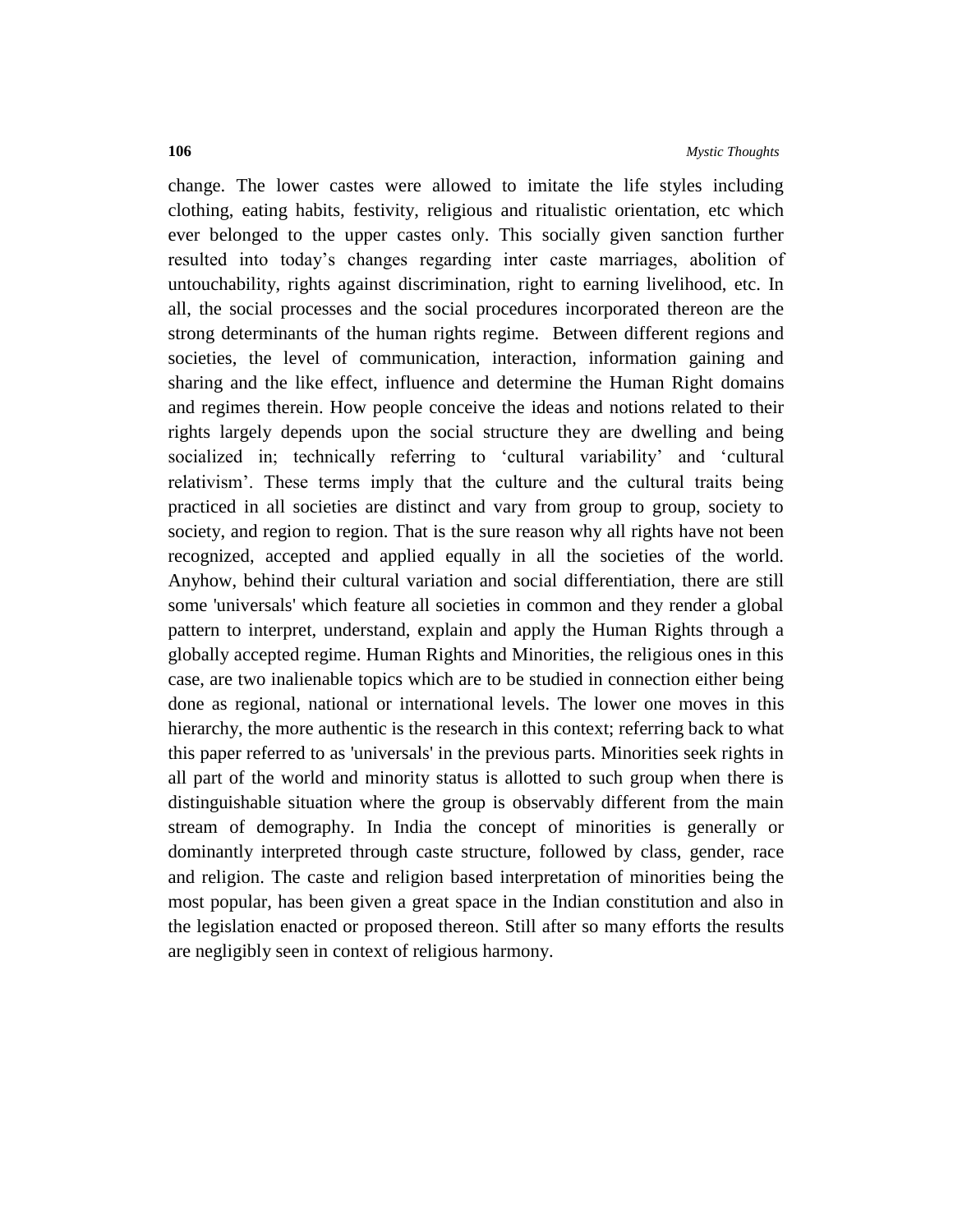# **Conclusion**

Any social science does not promise to render solution to such issues but surely provides an adequate understanding of the human's basic right issues linked largely to minorities in all dimensions. The rights which are uncountable in number but negligible in actual application must be interpreted relatively with these groups which live the dearth of rights. Prostitution is as crucial to be understood under similar framework for a liberal interpretation of the sociocultural or legal needs of the present. On the whole 'dislike' of the majority for behaviour of the 'minority' is no way any logic for not providing or conferring the rights to the minorities. Social upheavals and discourses are to work consistently but those should for sure intervene 'but not' deter the required legal framework. However the fear of social reaction has to be understood in the anticipation and mechanisms are needed to be developed for maintaining harmonious coexistence of the confronting or conflicting groups and communities.

# **Glossary**

# **(i) Relative Deprivation**

The concept of Relative Deprivation was propounded by the American psychologist Strauffer and theoretically endorsed by Talcott Parsons. This states that one is more affected with what others have been given than what he himself has.

# **(ii) Objectivity**

Objectivity means that there is the least or no interference of bias or prejudices; and it also implies the maximum possible levels of universalization amongst the given population of the land; it means applicability of a concept/finding/conclusion on the largest possible part of the given population.

# **(iii) Sankritization**

The process of Sankritization implies the social change related to caste structures, hence predominantly applied on Indian society inside and outside India exclusively. Where upper caste had been deterring rights to many of the